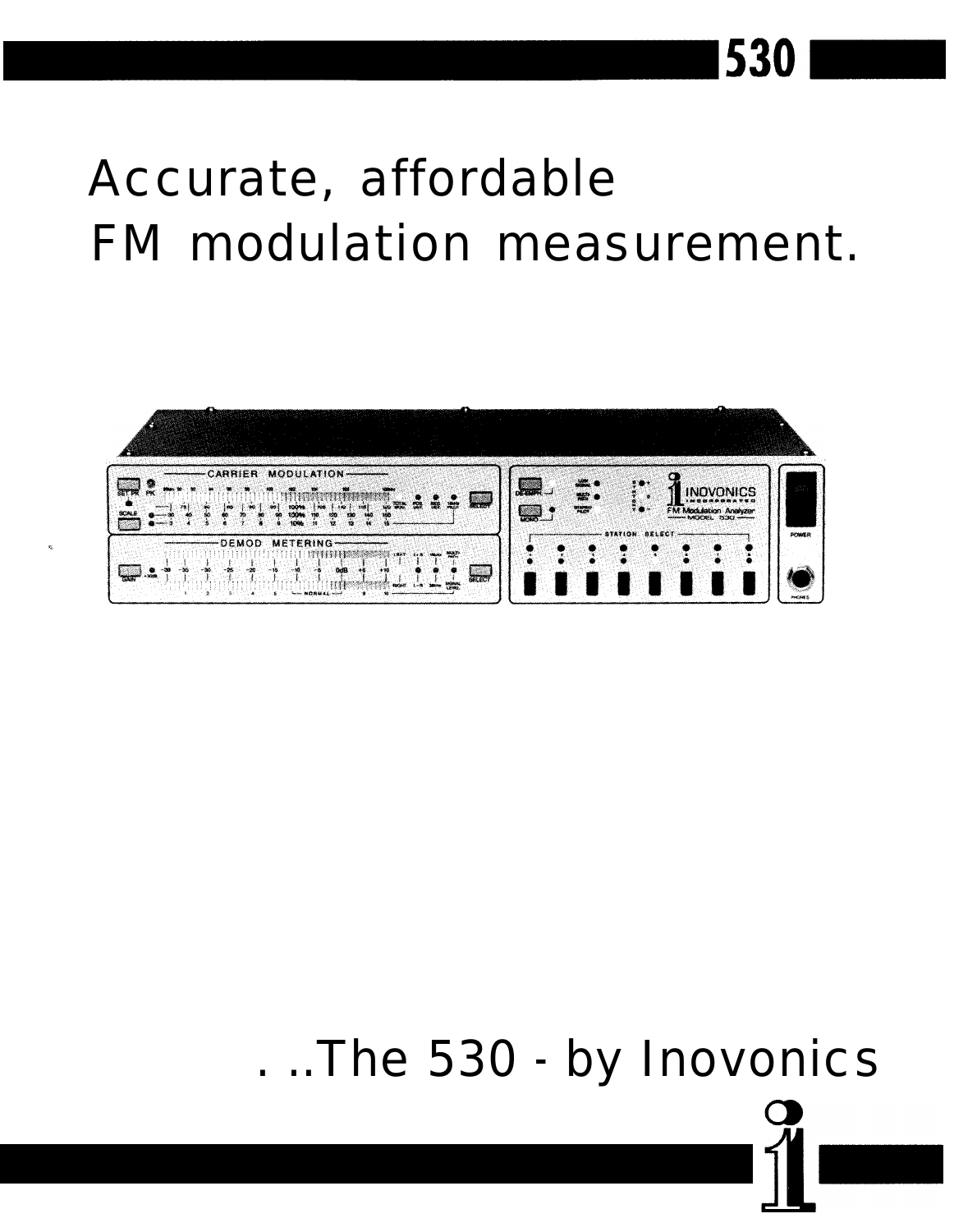**need for a simple, yet accurate and af- readings of Total Modulation, demodufordable FM "Mod-Monitor." It com- lated Program Audio, and Pilot/Subcarbines a wideband FM receiver with very rier injection levels. The incoming RF linear demodulation and metering cir- signal and multipath distortion compocuitry for precise measurement of FM nents are also monitored to ensure that broadcast carrier modulation. indicated measurements are truly valid.**

**lnovonics' 530 answers the very real High-resolution displays give reliable**



### **ACCURATE, EAS Y-T O-READ BAR GRAPH METERING**

- **) Carrier Modulation scale** displays Total Mod. or independent positive/negative deviation in three ranges and resolutions. The display incorporates a peak-hold function, and program peak measurement integration may be selected by the user.
- <sup>N</sup> **Adjustable Peak Flasher** is easily set in one-percent increments. The flasher logic output can drive an external indicator and/or a gatcd event counter.
- ► Stereo Pilot injection level is shown in percent und dB
- ) **Demodulated Stereo Program** metering has an 80dB range and 1dB resolution for level and noise measurements of the Left, Right, Sum and Difference channels.
- **Example 3** Reception Conditions also may be displayed as an aid in proper antenna alignment, and to verify sufficient RF level and freedom from multipath effects.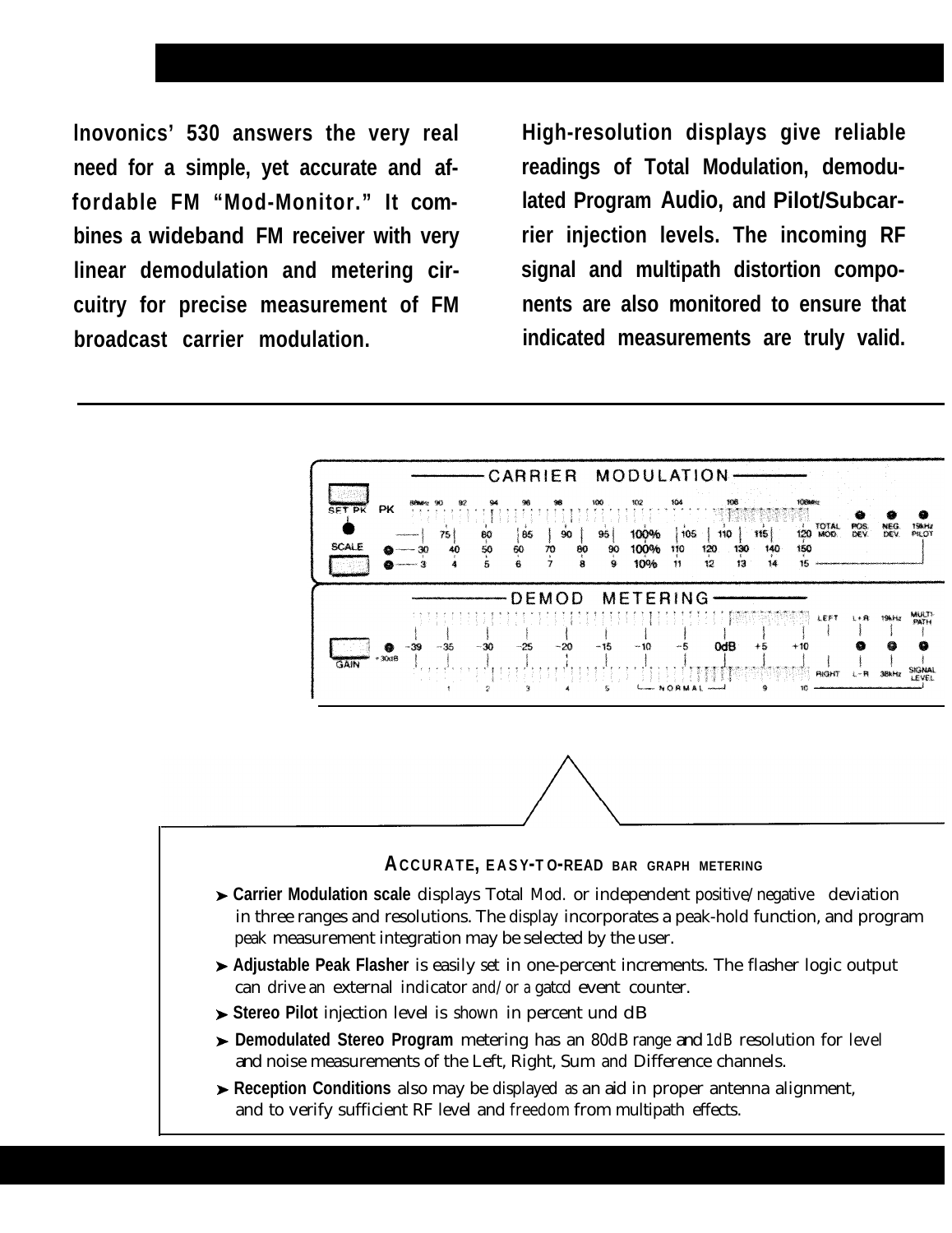**and a directly-coupled RFsample. We've deviation may be subject to interpretaprovided balanced program audio out- tion, the frequency-agile 530 has eight puts, a composite baseband in/out, and station presets, or tuning memories, to connections for remote readout of all allow the broadcaster to compare his panel displays, the Peak Flasher, plus own modulation with that of market**

**The 530 accepts both an antenna feed Because regulations pertaining to FM Dead Air and Carrier Loss alarms. companions and competitors.**



- **Tunable Receiver** has eight presets (station memories) to facilitate comparative modulation measurement. Automatic switchover to direct RF sample (if desired) at the user's own frequency.
- **Continuous Coverage** of the FM broadcast band, with a sensitive tuning indicator and an aggressive AFC.
- **Preset Alarm** indicators warn the user of poor reception conditions which may invalidate modulation readings.
- **Manual Selection** of forced-Mono mode and program de-emphasis. Front-panel headphone jack.